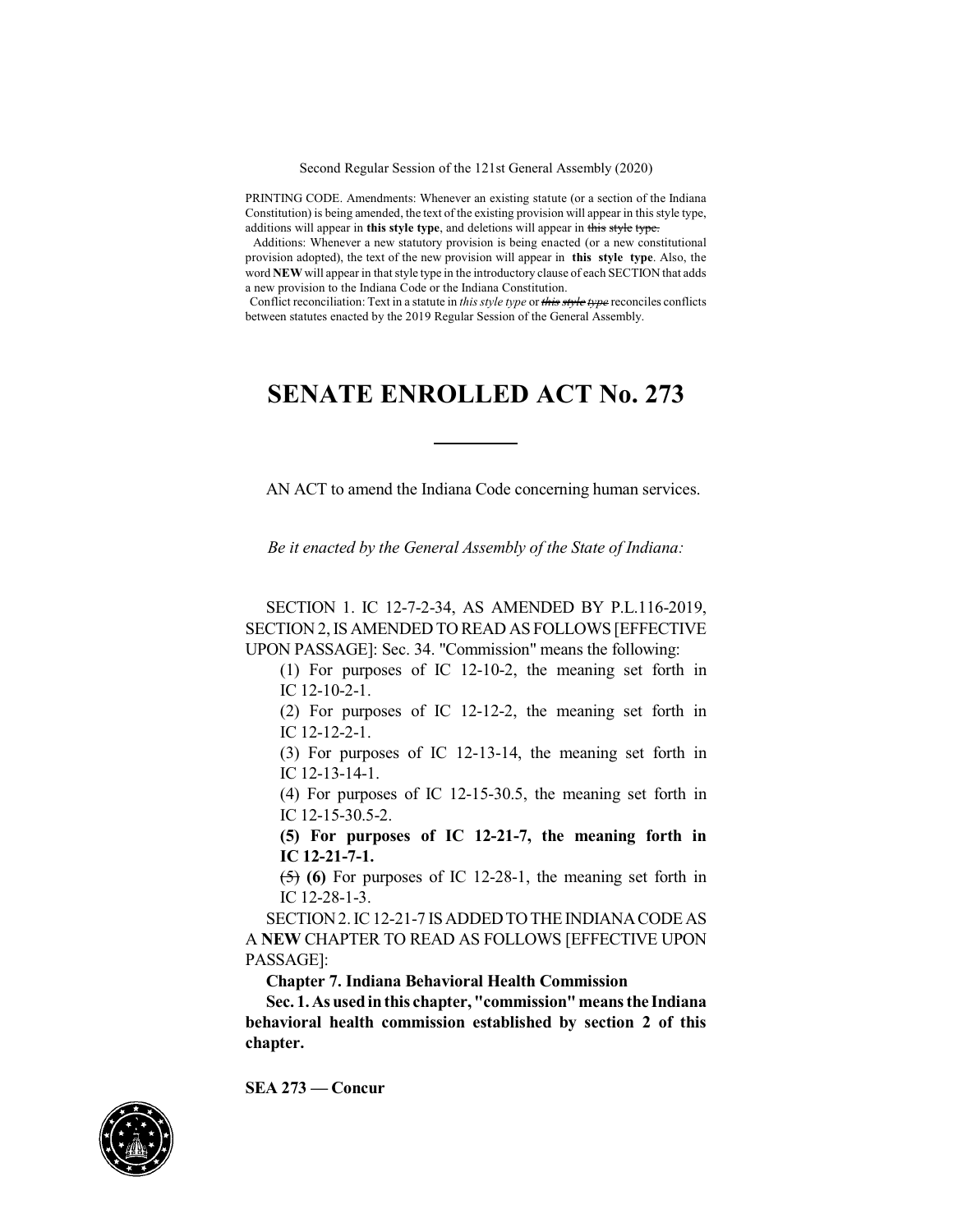**Sec. 2. The Indiana behavioral health commission is established.** 

**Sec. 3. (a) The commission shall consist of the following members:**

**(1) One (1) legislative member appointedby the speaker ofthe house of representatives who shall serve as a nonvoting member.**

**(2) One (1) legislative member appointed by the minority leader of the house of representatives who shall serve as a nonvoting member.**

**(3) One (1) legislative member appointed by the president pro tempore ofthe senate who shall serve as a nonvoting member.**

**(4) One (1) legislative member appointed by the minority leader of the senate who shall serve as a nonvoting member. (5) The director of the division or the director's designee.**

**(6) The director of the office of Medicaid policy and planning or the director's designee.**

**(7) The director of the department of child services or the director's designee.**

**(8) The director of the department of education or the director's designee.**

**(9) A representative from the office of the secretary of family and social services.**

**(10) A representative from the Indiana school resource officers association.**

**(11) The following individuals from a community mental health center:**

**(A) One (1) representative who serves as a chief executive officer at a community mental health center.**

**(B) Three (3) representatives with supervisory experience at a community mental health center, with one (1) representative from each of the following service areas:**

**(i) Adult services.**

**(ii) Youth services.**

**(iii) Addictions services.**

**(12) A school based mental health coordinator.**

**(13) A representative from a local law enforcement agency.**

**(14) A representative from a mental health advocacy association with statewide jurisdiction.**

**(15) A parent of a student who:**

**(A) is currently using; or**

**(B) has used;**

**school based mental health services.**

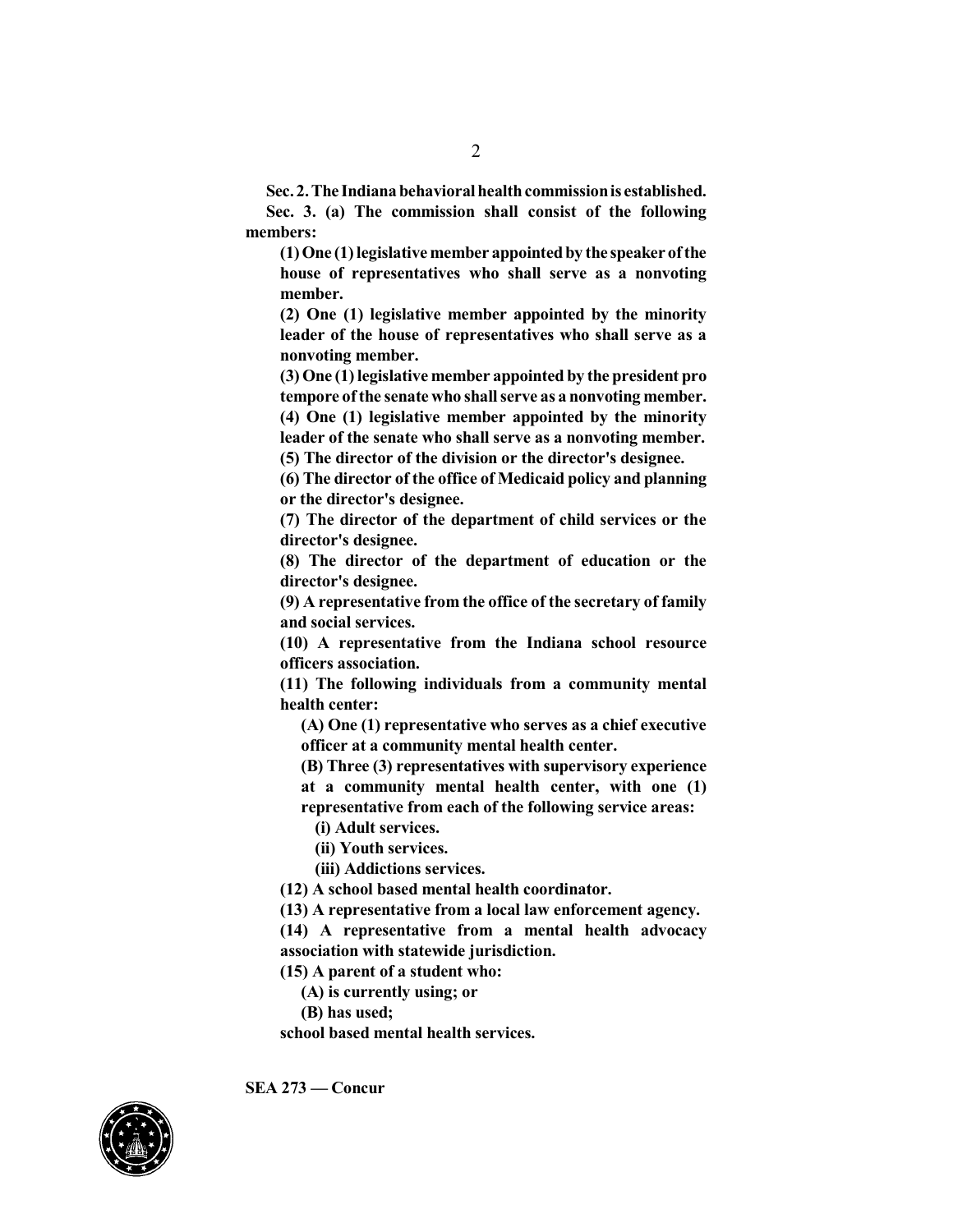**(16) An adult who has received services from or through a local community mental health services provider.**

**(17) The mayor of an Indiana city with an existing mental health initiative.**

**(18) A representative from a local public safety agency.**

**(19) A representative from a state operated mental health facility.**

**(20) A licensed psychiatrist.**

**(21) A psychologist licensed under IC 25-33.**

**(22) An addictionologist.**

**(23) A representative affiliated with an emergency medical services provider.**

**(24) One (1) licensed clinical social worker.**

**(25) One (1) representative of a mental health provider association with statewide jurisdiction.**

**(b) The governor shall appoint the commission members describedinsubsection (a)(10) through(a)(25).The governor shall appoint one (1) member of the commission to serve as chairperson of the commission.**

**(c) A:**

**(1) chairperson shall serve at the pleasure of the governor; and**

**(2) commission member shall serve at the pleasure of the chairperson.**

**(d) Each member ofthe commission who is not a state employee is not entitled to the minimum salary per diem provided under IC 4-10-11-2.1(b). The member is, however, entitled to reimbursement for traveling expenses as provided under IC 4-13-1-4 and other expenses actually incurred in connection with the member's duties, as provided in the state policies and procedures established by the state department of administration and approved by the budget agency.**

**(e) Each member ofthe commissionwho is a state employee but who is not a member of the general assembly is entitled to reimbursement for traveling expenses as provided under IC 4-13-1-4 and other expenses actually incurred in connection with the member's duties, as provided in the state policies and procedures established by the Indiana department of administration and approved by the budget agency.**

**(f) Each member of the commission who is a member of the general assembly is entitled to receive the same per diem, mileage, and travel allowances paid to legislative members of interim study**

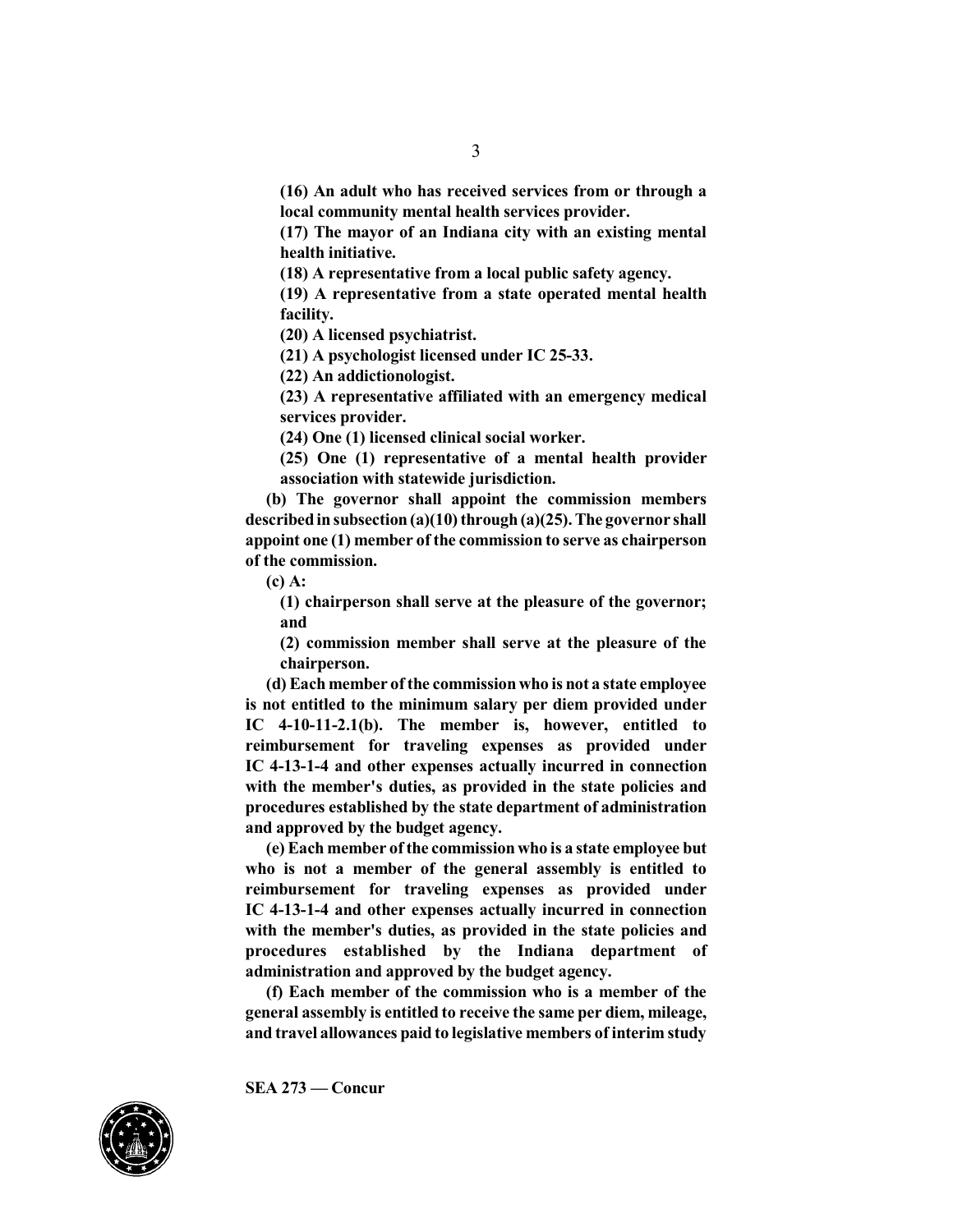**committees established by the legislative council. Per diem, mileage, and travel allowances paid under thissubsection shall be paid from appropriations made to the division.**

**Sec. 4. (a) The commission shall prepare the following reports:**

**(1) An interim report due not later than October 1, 2020.**

**(2) A final report due not later than October 1, 2022.**

**(b) The reports described in subsection (a) must address issues in the following four (4) areas:**

**(1) Assessment and inventory.**

**(2) Funding and data.**

**(3) Youth and families.**

**(4) System design and access.**

**(c) The respective assessment and inventory portions of the reports described in subsection (a) must do the following:**

**(1) Conduct anassessment ofbehavioral healthinIndiana.An assessment performedunder thissubdivision mustinclude an evaluation of the following mental health issues in Indiana:**

**(A) Suicide.**

**(B) Mental health conditions and disorders.**

**(C) Substance use disorders.**

**(D) Childhood trauma.**

**(2) Evaluate barriers to mental health and substance use disorder treatment in Indiana. An assessment performed under this subdivision must include an evaluation of the following:**

**(A) Mental health systems.**

**(B) Access to mental health systems.**

**(C) Mental health providers.**

**(D) Funding for mental health systems and providers.**

**(3) Evaluate other state and national evidence based preventative and mental health programs. An evaluation performedunder thissubdivisionmust considerbestpractices for the following issues:**

**(A) Suicide prevention.**

**(B) Early intervention for mental health related issues.**

**(C) Treatment for substance use disorder.**

**(4) Conduct an inventory and assessment of Indiana's integrated,school based mental health service programs and related evidence based preventative programs.**

**(d) The respective funding and data portions of the reports described in subsection (a) must do the following:**

**(1) Review mental health and substance abuse funding**

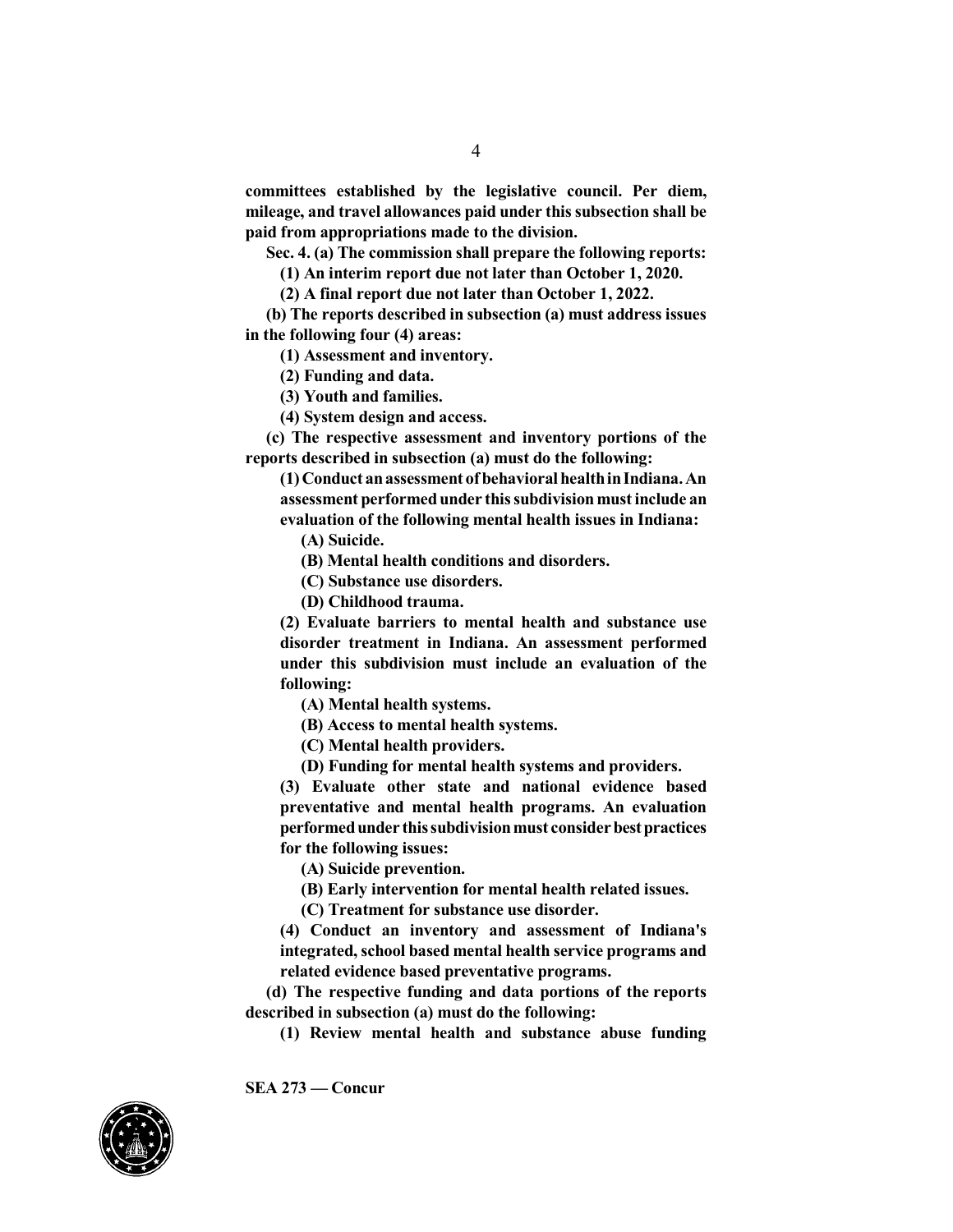**sources. A review conducted under this subdivision must include a review of the following:**

**(A) Medicaid.**

**(B) Recovery works.**

**(C) Local tax revenue.**

**(D) Block grants.**

**(2) Make recommendations concerning funding priorities and funding levels for mental health programs and services in Indiana.**

**(3) Establish the cost of untreated mental illness.**

**(4) Evaluate the efficacy of the Data Assessment Registry Mental Health and Addiction (DARMHA) system and make recommendationsfor improving Indiana's current assessment and data system.**

**(e) The respective youth and families portions of the reports described in subsection (a) must do the following:**

**(1) Assess the impact of mental health and substance abuse issues on schools and the Indiana workforce. An assessment performed under thissubdivision must include an evaluation of programs designed to improve transferrable skills.**

**(2) Prepare implementation recommendations from the 2018 Indiana School Safety Recommendations report that pertain to mental health and behavioral initiatives. A recommendation issued under this subdivision must provide additionalsteps designed to increase accessto evidence based preventative programs for all students and mental health and behavioral health services for students in kindergarten through grade 12 students in need.**

**(f) The respective system design and access portions of the reports described in subsection (a) must do the following:**

**(1) Recommend ways to improve access to a continuum of behavioralhealthservices acrossIndiana.Arecommendation issued under this subdivision must include a review of 440 IAC 4.1.**

**(2) Recommend options to develop, improve, and implement crisis response protocols for behavioral health emergencies.**

**(3) Review the implementation of:**

**(A) whole health model; and**

**(B) integrated care;**

**paradigms.**

**(4) Assess value based system design with safety net characteristics.**

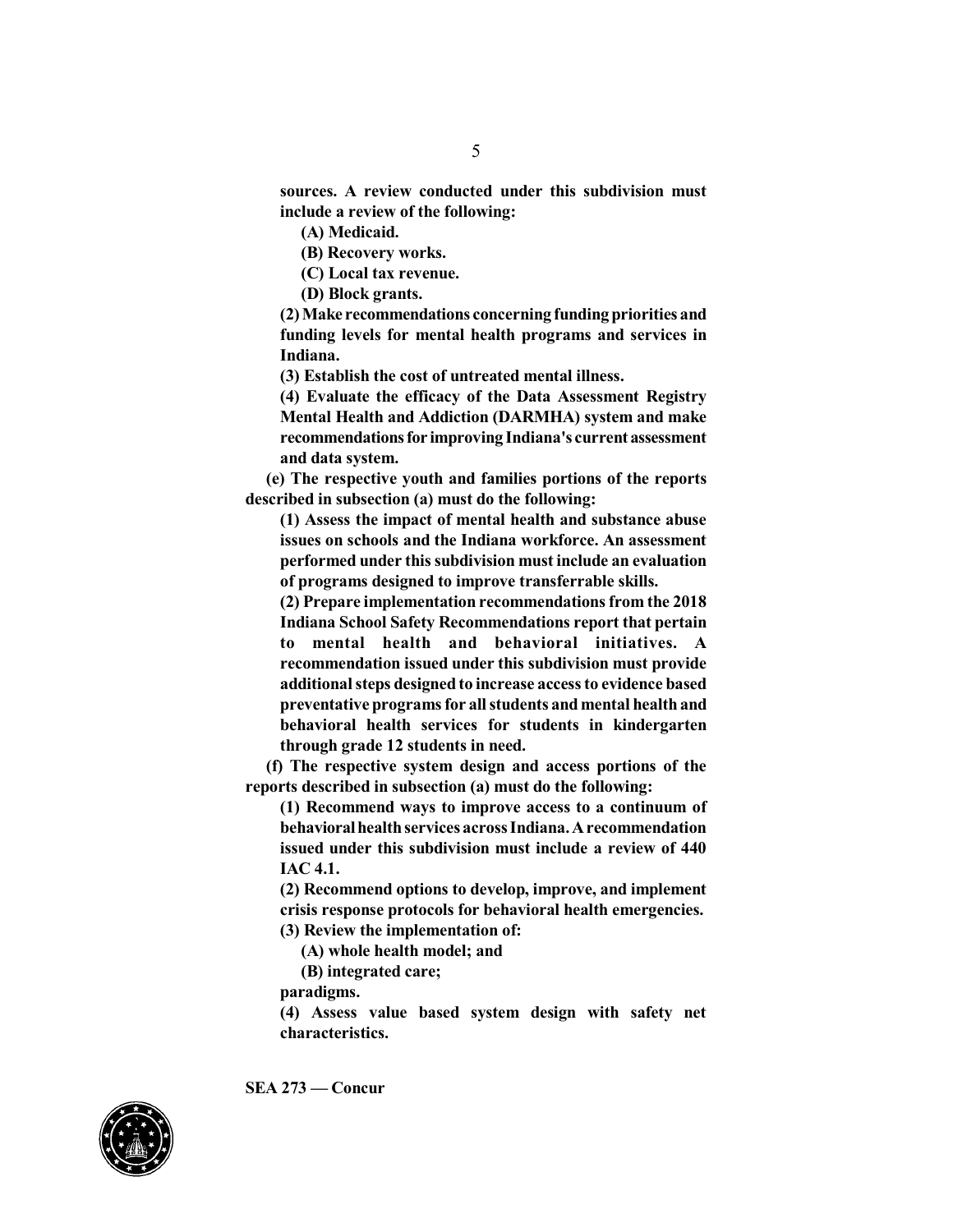**(5) Develop recommendations and strategies designed to encourage collaboration, transparency, and innovation in mental health care delivery.**

**(6) Assess howage, race, andgeographic locationaffect access to behavioral and mental health treatment.**

**(g) The commission may, in addition to the topics described in subsections (c) through (f), discuss any other topic or issue related to the overall improvement of the behavioral and mental health of Indiana residents.**

**(h) The reports describedunder subsection (a) shall be issuedto the following parties:**

**(1) The governor.**

**(2) The legislative council.**

**(3) Any other party specified by the commission chairperson.**

**(i) A commission report prepared under thissection must be, as appropriate,submitted to the parties designated under subsection (h) in an electronic format under IC 5-14-6.**

**Sec. 5. This chapter expires December 31, 2022.** SECTION 3. **An emergency is declared for this act.**